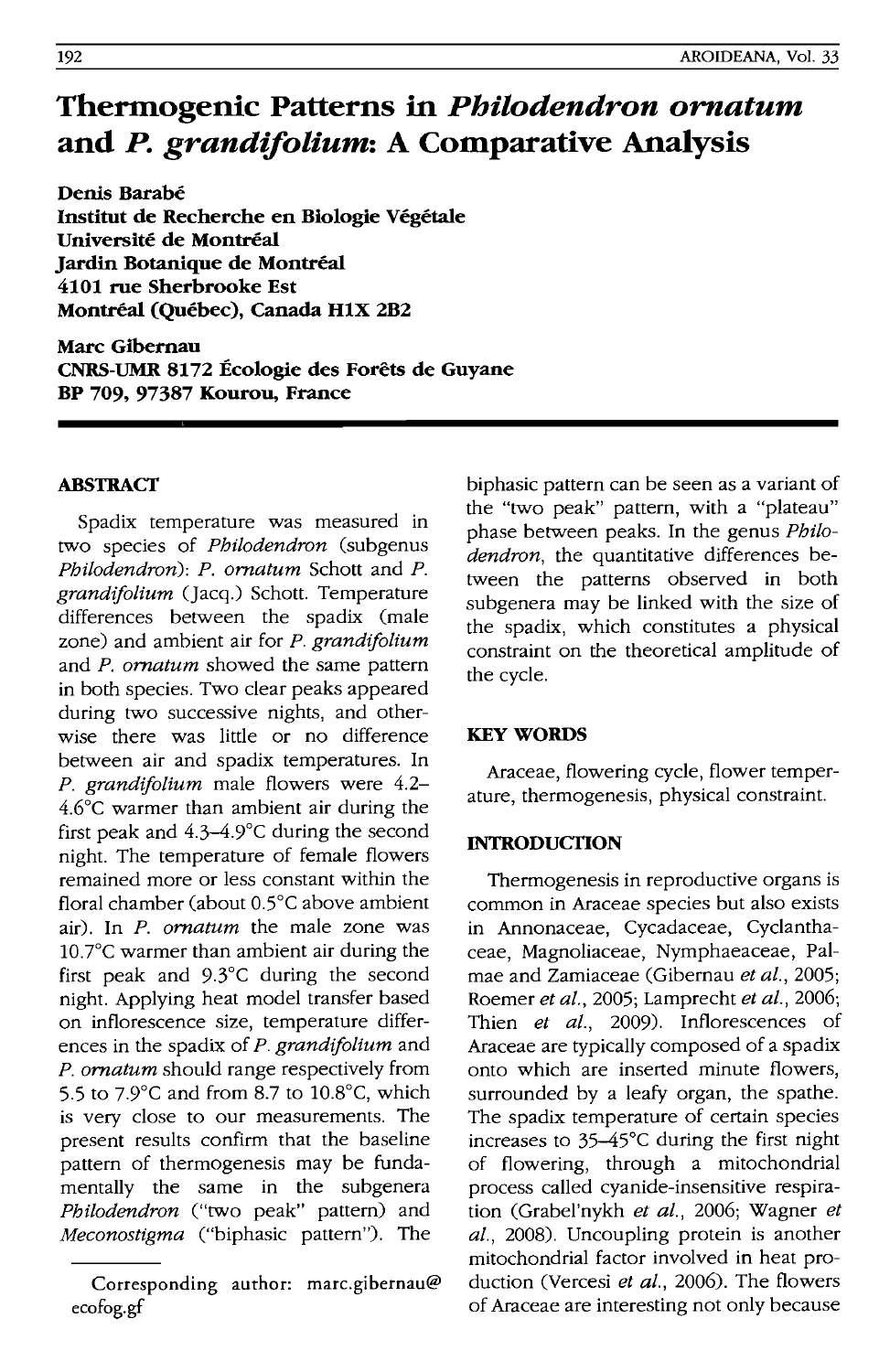#### D. BARABE, M. GIBERNAU, 2010

they produce heat but also because some regulate their temperature by varying the rate of heat production inversely to ambient air temperature (Lamprecht *et al.,*  2006).

Heat production by floral structures is generally associated with emission of fragrances, arrival of pollinators and liberation of pollen, and it has been well documented in the subfamily *Aroideae* (Gibernau *et al.,*  2005; Ivancic *et al.,* 2005; Maia & Schlindwein, 2006; Chouteau *et al.,* 2007; Barthlott *et al.,* 2008, Seymour & Gibernau, 2008). In this subfamily (Mayo *et al.,* 1997), the spadix bears unisexual flowers arranged in sexual regions. Heat is generally produced by either the fertile and sterile male flowers or by a specialized sterile zone, the appendix, located above the male flowers (Gibernau *et al., 2005).* 

Numerous observations and experiments have been made on the production of heat by inflorescences of Araceae (e.g. Nagy *et al.,* 1972; Knutson, 1972, 1974; Chen & Meeuse, 1975; Seymour *et al., 1983;*  Young, 1986; Raskin *et aI.,* 1987; Skubatz *et al.,* 1990, 1991; Bermadinger-Stabentheiner & Stabentheiner, 1995; Seymour, 2004; Seymour & Gibernau, 2008). However, comparative analyses of spadix temperature patterns remain relatively scarce (e.g. Gibernau & Barabe, 2000; Barabe *et al.,*  2002; Gibernau *et al.,* 2005; Chouteau *et aI.,*  2007, 2009). A quantitative comparison between thermogenesis cycles belonging to different species allows a better understanding of the relationship between biological and physical constraints during evolution (Gibernau *et al., 2005).* 

The inflorescences of *Philodendron*  (over 700 species) are composed of female flowers in the lower part, male flowers in the upper part and sterile male flowers in the intermediate part. Data on thermogenic cycles are available for *P. selloum, P. bipinnatifidum,* and *P. solimoesense,* which belong to subgenus *Meconostigma* (Gottsberger & Amaral, 1984; Seymour, 1999; Gibernau & Barabé, 2000), and in subgenus *Philodendron* for *P. acutatum, P. melinonii, P. pedatum, P. pterotum* and *P. squamiferum* (Barabe & Gibernau, 2000; Gibernau & Barabe, 2000; Gibernau *et al.,*  2000; Barabe *et al.,* 2002; Gibernau & Barabe, 2002; Seymour & Gibernau, 2008).

However, is the previously reported thermogenic pattern common to all species of *Philodendron?* The great number of species belonging to the genus *Philodendron* does not allow us to claim that the thermogenic cycle is similar for all species. For example, Mayo (1986, 1989) showed that there is great variability of anatomical characters between inflorescences in *Philodendron.* Therefore, although the overall thermogenic pattern of the inflorescence of *Philodendron* is consistent, one may expect to find some variability and alternate thermogenic patterns in a genus consisting of several hundred species.

In a previous study, a logarithmic relationship was found between the volume of the thermogenic spadix zone and the maximum temperature difference between the spadix and ambient air in the genus *Philodendron.* The increase in the temperature difference between the spadix and ambient air appeared to be physically constrained and to correspond to the value of a thermal model of heat conduction in an insulated cylinder with an internal heat source (Gibernau *et al.,* 2005). To test the value of this model, which was adjusted on 28 samples, one needs to predict the theoretical amplitude of the thermogenic species that are not included in the model, and compare it to empirical results. Therefore, the study of thermogenesis in *P. grandifolium* and *P. ornatum* will allow a better understanding of geometrical constraints linked with thermogenic patterns.

The specific goals of this study are: 1) to determine the relationships between the flowering cycle and the thermogenic pattern in two species of *Philodendron* subgenus *Philodendron (P. ornatum*  and *P. grandifolium);* 2) to compare their thermogenic patterns to others known in the subgenera *Philodendron*  and *Meconostigma;* and 3) to integrate the thermogenic pattern of these species into a general model linking the size of the inflorescence to the amplitude of heat peaks.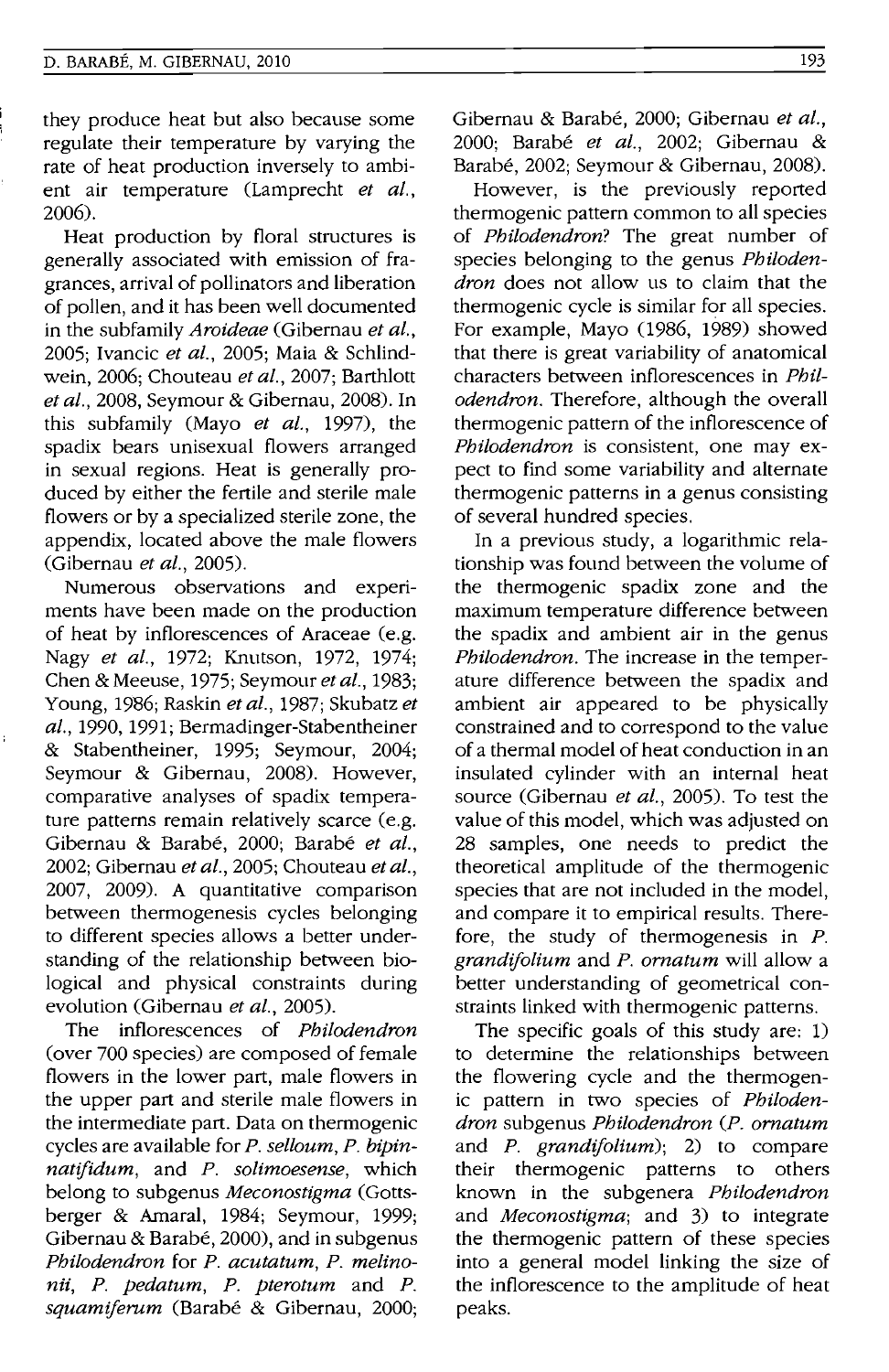#### **MATERIAIS AND METHODS**

*Philodendron ornatum* Schott (subgenus *Philodendron)* is a hemi-epiphyte usually growing below the tree canopy, but occasionally on logs or rocks. The spathe is greenish abaxially and pink to purplish in the adaxial basal part. The female flowers occupy the lower portion (3-4 cm) of the spadix, whereas the male flowers are located on its upper portion  $(12-13$  cm). In between, there is a short intermediate zone (2-3 cm long) of sterile male flowers.

*Philodendron grandijolium* (Jacq.) Schott belongs to the subgenus *Philodendron.* This species is a climbing hemiepiphyte growing on trees. The spathe is green abaxially and white-cream adaxially. The pistillate flowers occupy the lower portion (4-5 cm) of the spadix, whereas the male flowers are located on the upper part (6-7 em) of the inflorescence. An intermediate zone (ca. 1 cm) consists of sterile male flowers.

This study was conducted in French Guiana. Three individuals of *P. grandijolium* were observed, one at the Nouragues field station (GPS coord.: 04°05.196N-052°40.768W) in June 2008 and two near "Petit Saut" Dam in 2002 (GPS coord.: 04°49.43N-052°26.34W). Three individuals of *P. ornatum* were observed at the Nouragues field station in June 2008. Voucher specimens were deposited at Marie-Victorin Herbarium (MT): *Barabe 67, Barabe* 3 74.

*Philodendron* individuals were monitored regularly and flowering cycle temperatures were recorded during inflorescence opening. Temperatures of the spadix and ambient air were recorded every 10 or 20 min with two Digi-Sense® DualLogR® thermocouple thermometers. Probes were inserted about 5 mm deep into the spadix in the middle of the different zones under study (see Barabe *et al.,* 2002 for a detailed description of this procedure).

#### **RESULTS**

The flowering cycle of the two species studied mostly follows the same pattern described for other species of *Philodendron* (Gibernau *et al.,* 1999, 2000; Gibernau & Barabe, 2000; Barabe *et al., 2002).*  Flowering appears to be asynchronous for the two species, with inflorescences opening successively on the same individual. The flowering cycle was a two-day process: the spathe began to open in mid-morning or early afternoon of the first day of the flowering cycle. By the end of the afternoon, the spathe was wide open, and at dusk, the stigmata were receptive (female phase) and the spadix began to warm up.

During the second day of the flowering cycle, the spathe had closed slightly and in the afternoon, a brownish resin began to be produced by the spadix at the base of the male zone in both species. At dusk, the spathe closed by slowly folding around the spadix, from the base to the upper parts and the anthers released pollen (male phase).

Since the records were similar for individuals belonging to each species, only one temperature measurement is shown for each species (Figs. 1 and 2).

In *P. grandijolium,* there was one temperature peak during each of the two consecutive evenings of the flowering cycle (Fig. 1). The temperature of the male zone peaked at *28-28SC* (2143-2204 hours) during the first evening. The temperature of the sterile zone peaked at the same time as the male zone (2143 hours), but at a lower temperature, about 27°C. This increase in temperature occurred between 1950-2320 hours (Fig. 1A). Later, the male zone temperature decreased to 22-23°C, close to ambient temperature. During the same period, the temperature of the intermediate zone increased and peaked at 26.9°C, while the female zone remained cool (0.5 degrees above ambient air temperature). The three zones of the spadix and ambient temperatures followed the same variations until late afternoon of the next day, but during the hottest hours of the day the inflorescence zones were approximately at the same temperature as the surrounding air. At dusk, while air temperature cooled down, the temperature of the male zone and the sterile male zone increased a second time.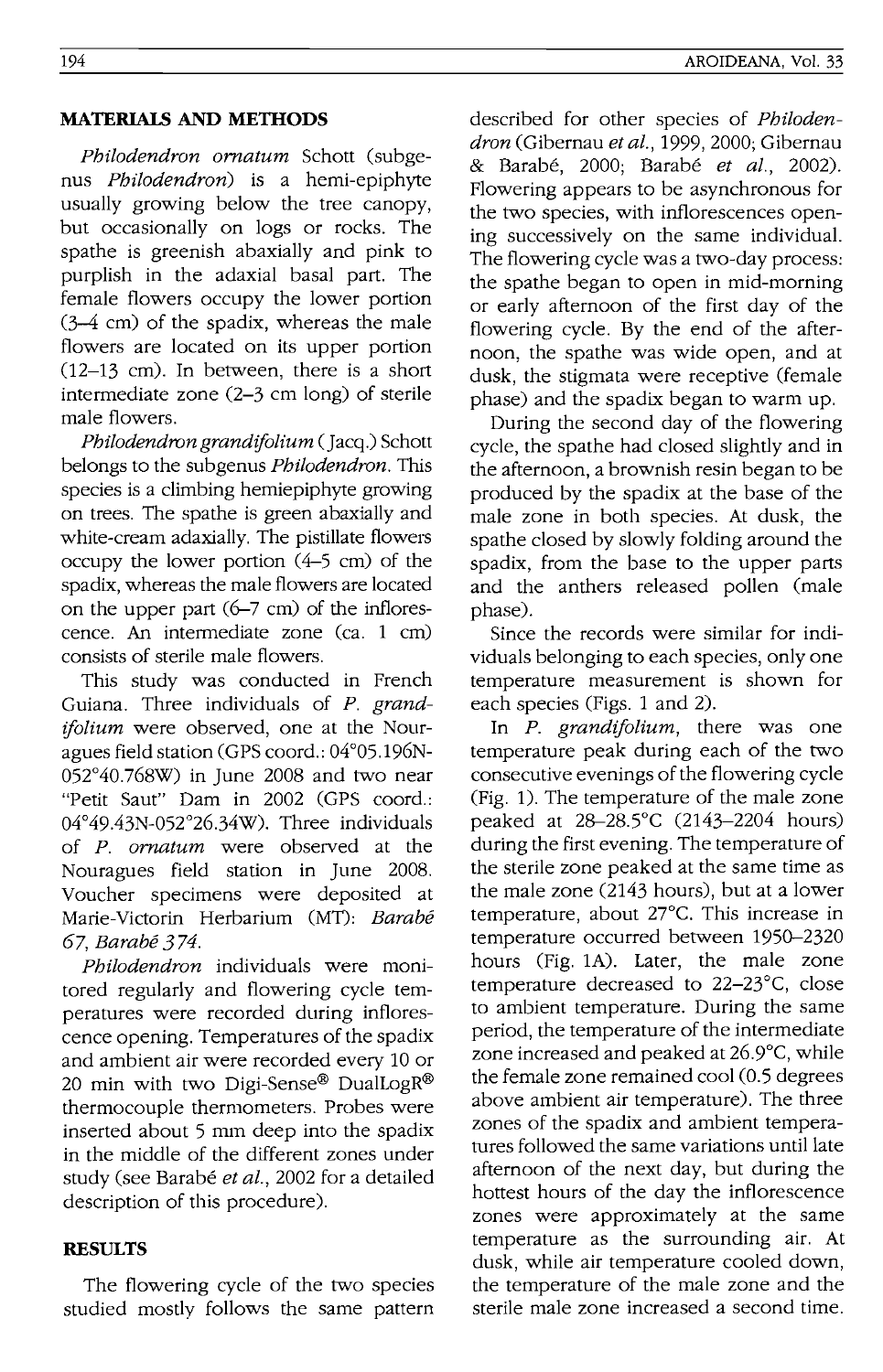This second temperature increase peaked about one hour earlier than the previous night. The temperature of the male zone peaked between 2030-2100 hours at 27.6- 30°C. The temperature of the sterile zone peaked a bit earlier than the male zone, between 1940-2015 hours at 25.7-27.6°C. On the second day, there was still no significant temperature increase in the female zone. Subsequently, spadix temperature decreased to ambient level as the spathe closed around the spadix.

When looking at the temperature differences between the inflorescence zones and ambient air (Fig. 1B), the male flowers were 4.2-4.6°c warmer than ambient air during the first peak and 4.3-4.9°C during the second night. In one instance (Fig. lC), the spadix (male zone) was 7.3°C warmer than ambient air during the second night. This indicates a certain degree of variability in the quantitative expression of the thermogenic cycle, even if the qualitative patterns remain stable among samples. The sterile male flowers were 3.2°C warmer than ambient air during the first night and 2.4-3.1°C during the second night. The temperature of the female flowers remained more or less constant within the floral chamber (about O.5°C above ambient air).

In *P. ornatum* the thermogenic pattern of the inflorescence was similar to that of *P. grandifolium,* although the amplitude of the cycle was greater in the first species. The temperature of the male zone peaked at *34SC* (2206 hours) during the first evening (Fig. 2). This temperature peak occurred between 1900-0030 hours (Fig. 2A). Later, the male zone temperature decreased to 24.6°C, close to ambient temperature (0.8-1°C above). The male zone and ambient temperatures followed approximately the same variations until late afternoon of the next day. At dusk, while air temperature cooled down, the temperature of the male zone increased a second time (2054 hours) to peak at 33.6°C. This second temperature increase peaked earlier than the previous night. Subsequently, spadix temperature decreased to ambient level as the spathe closed around the spadix. The temperature differences between the male zone and ambient air (Fig. 2B) were greater than in *P. grandifolium.* The male zone was  $10.7^{\circ}$ C warmer than ambient air during the first peak and 9.3°C during the second night.

Temperature differences between the spadix (male zone) and air for *P. grandifolium* and *P. ornatum* (subgenus *Philodendron)* showed the same pattern (Figs. 1B, 2B). Two clear peaks appeared during two successive nights, and otherwise there was little or no difference between air and spadix temperatures.

#### **DISCUSSION**

Previous works on Aroids have shown that the qualitative pattern of heat production (one-, two-, three-, or multi-phasic) is constant for a given species (Seymour, 1999; Barabe & Gibernau, 2000; Barabe *et al.,* 2002; Ivancic *et al.,* 2005; Chouteau *et al.,* 2007, 2009; Seymour & Gibernau, 2008). The study of thermogenesis in *P. grandifolium* and *P. ornatum* confirms that the pattern of the thermogenic cycle remains stable within a species and seems to be independent of external temperature. Although the qualitative patterns remain stable among samples, a certain degree of variability in the quantitative expression of the thermogenic cycle may be present, as in the case of *P. grandifolium* (Fig. lC).

There are local variations in the temperature of the spadix, but they do not modify the thermogenic cycle, which depends on the increase of spadix temperature as compared to air temperature. The circadian thermogenic rhythm is an intrinsic characteristic of a species, as has been shown for other *Philodendron* species (Gibernau *et al.,* 2000; Barabe *et al.,* 2002). Therefore, we can assume that the thermogenic pattern is constant between individuals of the same species and constitutes an endogenous characteristic of the species. This regularity allows us to make comparisons between species.

Our results show that the amplitude of the heating peak in *P. grandifolium* and *P.*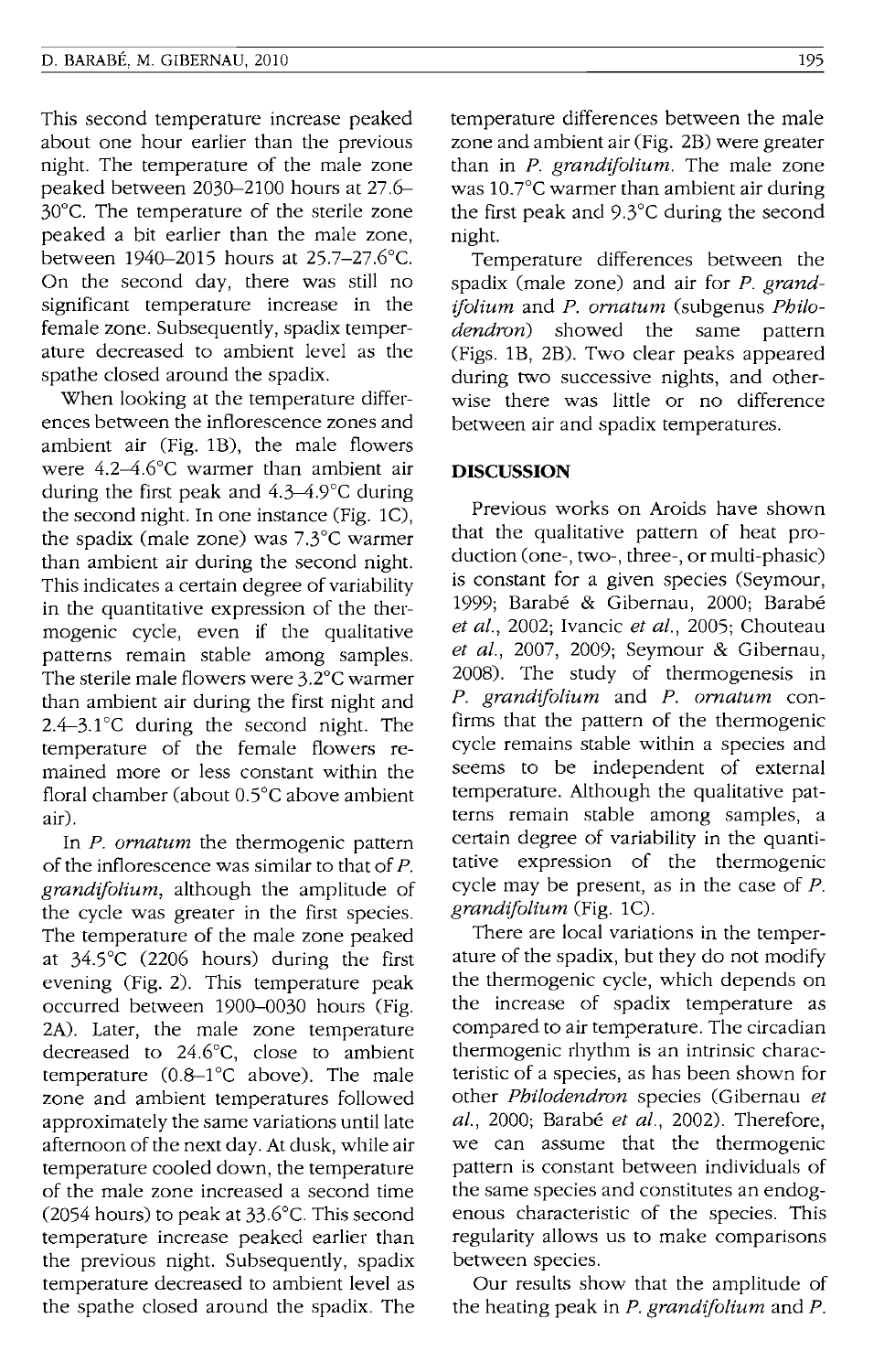

Fig. 1A. Temperature curves (°C) of the male zone, the male sterile zone, the female zone, and ambient air during two days of flowering for P. grandifolium (site of Petit-Saut). Curves of differences in temperature (°C) between the male zone, the sterile Fig.  $1B$ . male zone and the female zone, and ambient air during two days of flowering for  $P$ . grandifolium (site of Petit-Saut).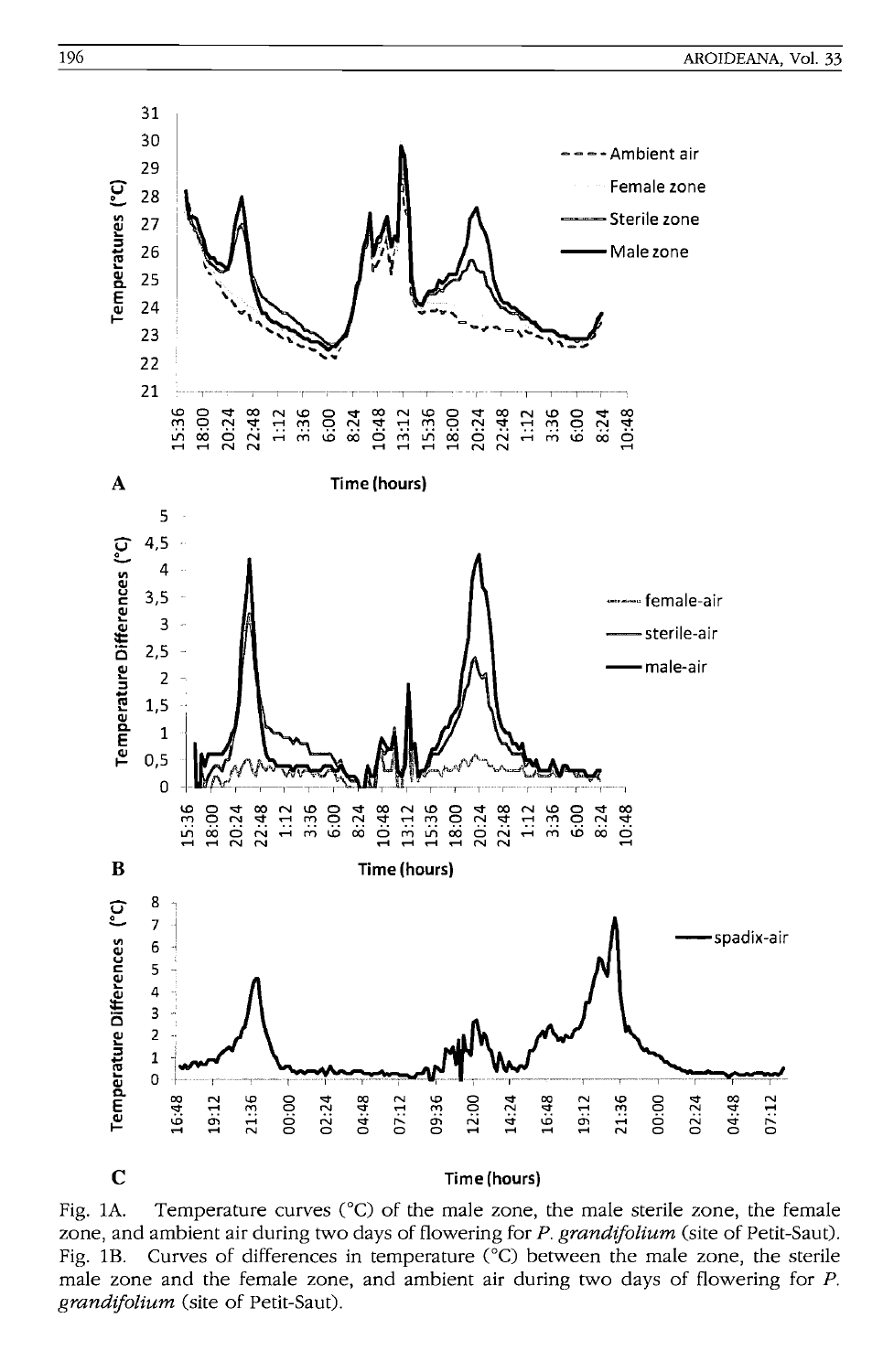



Curve of differences in temperature (°C) between the male zone and ambient air Fig. 2B. during two days of flowering for  $P$ . *ornatum* (site of Nouragues).

*ornatum* may be linked to the size of the spadix. The volume of the heating zone (e.g. male and sterile zones) in  $P$ . ornatum (mean  $\pm$  SD: 14.2  $\pm$  2.5 cm<sup>3</sup>) is nearly twice the size of that in *P. grandifolium* (8.7  $\pm$  $2.5 \text{ cm}^3$ ). This size difference corresponds to a temperature differential in P. ornatum that is also more than twice that in  $P$ . grandifolium. This is not surprising, considering that in the genus Philodendron there is a quantitative relationship between the size of the spadix and the amplitude of the first peak, following a thermal model of heat conduction (Gibernau et al., 2005). Applying the same heat model transfer based on the size of the inflorescence (Gibernau et al., 2005), temperature differences in the spadix of P. grandifolium and P. ornatum should range respectively from 5.5 to 7.9 $\degree$ C and from 8.7 to 10.8 $\degree$ C. This is very close to our measurements, with the exception of the temperature minimum in P. ornatum, which is overestimated by the model by 1°C.

Difference between the temperature of the male zone and ambient air during the Fig.  $1C$ . flowering cycle in an individual of *P. grandifolium* (site of Nouragues).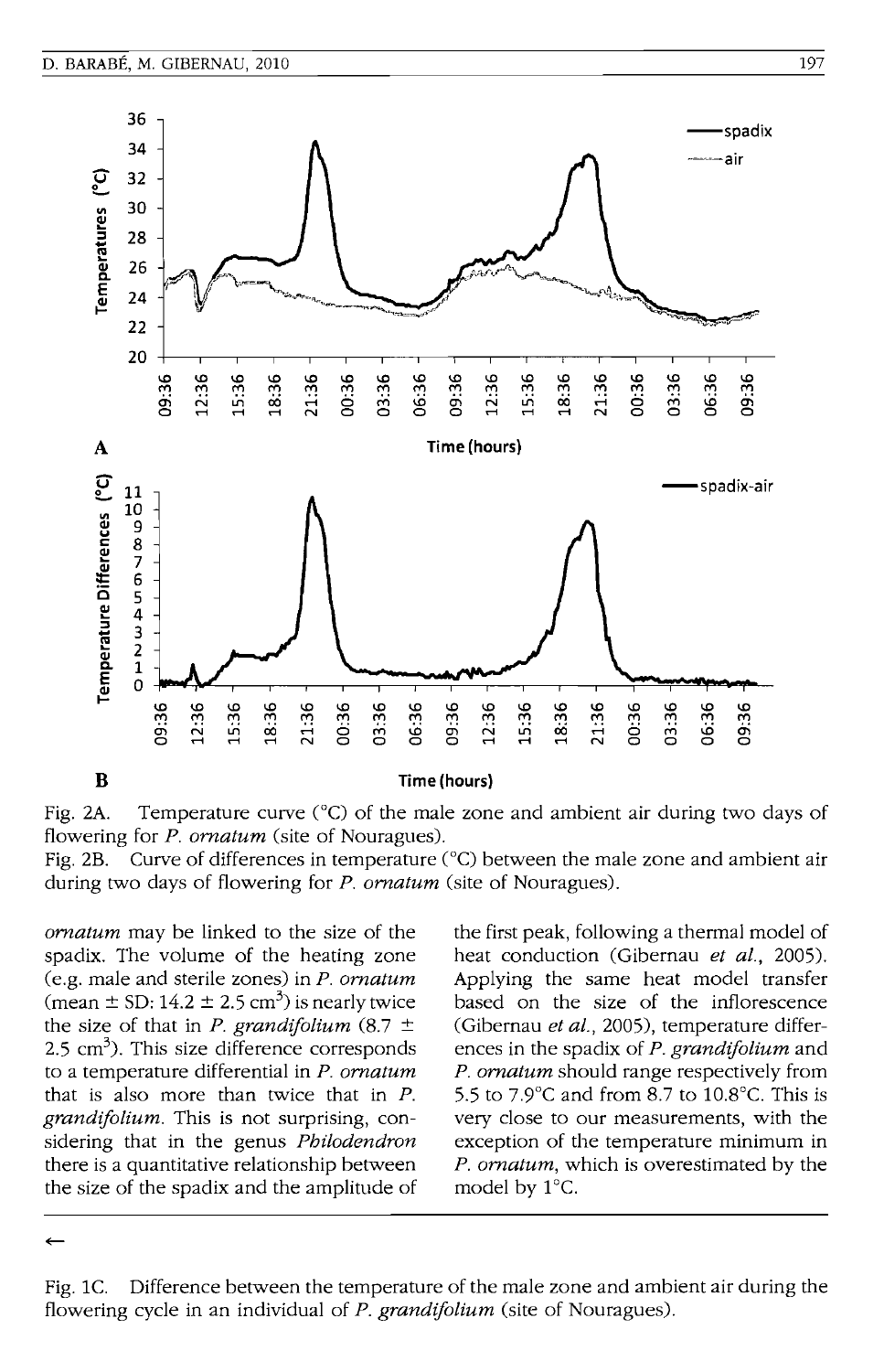The spadix temperature of *P. grandifolium and P. ornatum is very close* (1°C) or less warmer) to ambient air temperature between the two peaks, as in other species of the subgenus *Philodendron* (Barabe & Gibernau, 2000; Gibernau *et al., 2000;*  Barabe *et al.,* 2002; Gibernau & Barabe, 2002). Contrary to the subgenus *Philodendron,* in species from the subgenus *Meconostigma,* there is a biphasic pattern of heat production. A peak phase occurs after the first sunset, followed by a plateau phase during which the temperature is maintained several degrees above ambient air (around 30-35°C) until the second night (Seymour *et al.,* 1983; Gottsberger & Amaral, 1984; Mayo, 1991; Seymour, 1999; Barabé *et al.*, 2002). The "plateau" phase is not always very clear. The progressive decrease in the difference between air temperature and that of the spadix after the first peak can be related to a warming of the ambient air during the day (Gottsberger & Amaral, 1984; Mayo, 1991; Gibernau & Barabe, 2000). Despite the fluctuations in air temperature, spadix temperature remains higher, indicating the existence of a prolonged heating phase that persists until the second night. As ambient air temperature decreases at dusk, the temperature difference increases and a "second" heating peak may appear during the second night.

Qualitative differences in the pattern of heat production, a biphasic versus a "two peak" pattern, exist between the two subgenera *(Meconostigma* and *Philodendron*) but they can be seen as close heat production processes. In fact, in some cases, *Philodendron* species of the *Meconostigma* subgenus have a "second" peak even if there is a "plateau" phase (Mayo, 1991; Barabe *et al.,* 2002). Therefore, the thermogenic cycle is fundamentally the same between species of the genus *Philodendron.* However, some qualitative and quantitative differences exist between the subgenera *Philodendron* and *Meconostigma* (Gibernau & Barabe, 2000). Some *Philodendron* species of the subgenus *Meconostigma* have acquired the capacity to remain warm over a prolonged period

between the first peak and the liberation of pollen. In *P. selloum* for example, the peak phase represents regulation of only the maximum spadix temperature, while the plateau phase demonstrates a true regulation around a mean of approximately 28°C (Seymour, 1999). It has been shown that the male floret tissues of *P. melinonii* (subg *Philodendron)* possess the same thermoregulatory mechanism as species of the subgenus *Meconostigma,* but a combination of small spadix size, moderate thermogenic capacity, and slow reaction time result in poor and non efficient thermoregulatory performance (Seymour & Gibernau, 2008).

Consequently, the biphasic pattern present in the subgenus *Meconostigma* can be seen as a variant of the "two peak" pattern occurring in the subgenus *Philodendron,*  with a "plateau" phase between peaks. In fact, the biphasic pattern can be seen as a derived two peak pattern that is possible only with inflorescences of a large size (which limits heat loss) and/or high thermogenic capacity (high heating rate) and/ or fast reaction time (rapid physiological response to temperature changes). The present results confirm that the baseline pattern of thermogenesis is fundamentally the same in the subgenera *Philodendron*  and *Meconostigma,* independent of the size of the inflorescence. In the genus *Philodendron,* the quantitative differences between the patterns observed in both subgenera may be linked with the size of the spadix, which constitutes a physical constraint on the theoretical amplitude of the cycle. Unfortunately, no species belonging to the third subgenus, Ptero*mischum,* has been studied to date, to verify whether this spadix temperature pattern is a general characteristic of the genus *Philodendron.* 

## **ACKNOWLEDGMENTS**

We are grateful to the staff of the *Laboratoire environnement de Petit Saut (Hydreco)* for technical support. This research was supported in part by grants from the Natural Sciences and Engineering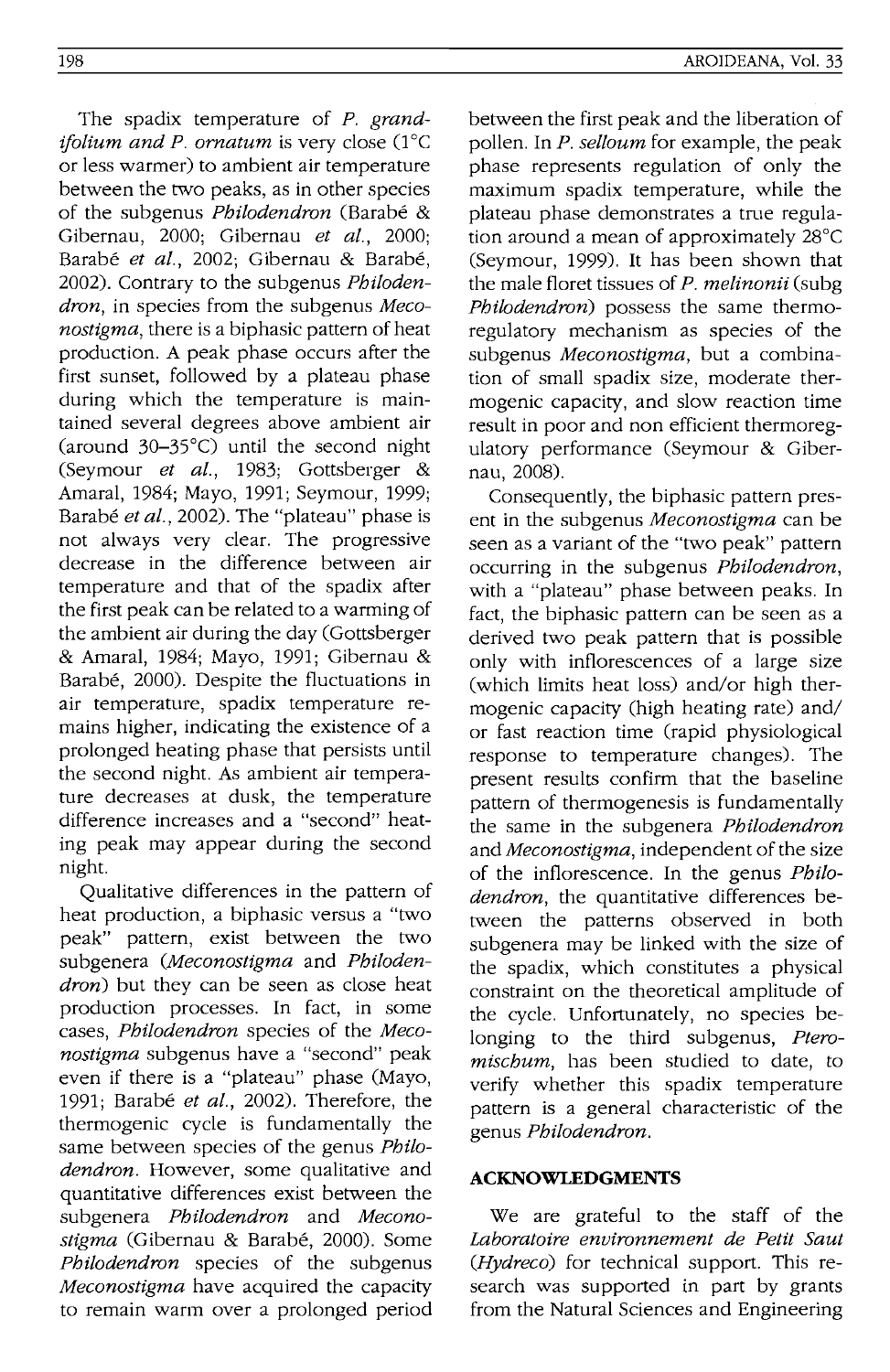Research Council of Canada, the programs Amazonie 1 ("BIG") and 2 ("2ID") of the CNRS *(Conseil National de la Recherche Scientij'ique, France),* and a research grant from the Nouragues CNRS field station.

## **UI'ERATURE CITED**

- Barabe, D. & M. Gibernau. 2000. Etude comparative de la production de chaleur chez quelques Araceae. *Adansonia* 22: 253-263.
	- ---, --- & F. Forest. 2002. Zonal thermogenetic dynamics of two species of Philodendron from two different subgenera (Araceae). *Bot.]. Linn. Soc.* 139: 79-86.
- Barthlott, W., ]. Szarzynski, P. Vlek, W. Lobin & N. Korotkova. 2009. A torch in the rain forest: thermogenesis of the Titan arum *(Amorphophallus titanum). Pl. Bioi.* 11(4): 499-505.
- Bermadinger-Stabentheiner, E. & A. Stabentheiner. 1995. Dynamics of thermogenesis and structure of epidermal tissues in inflorescences of *Arum maculatum. New Phytol.* 131: 41-50.
- Chen, ]. & B. ]. D. Meeuse. 1975. Purification and partial characterization of two biologically active compounds from inflorescence of *Sauromatum guttatum* Schott (Araceae). *Pl. Cell Physiol.* 16: 1-11.
- Chouteau, M., D. Barabé & M. Gibernau. 2007. Thermogenesis in *Syngonium* (Araceae). *Can.* ]. *Bot. 85:*  184-190.
- $-, \&$   $-$  2009. Flowering and thermogenetic cycles in two species of *Monstera* (Araceae). *Bull. Soc. Hist. Nat. Toulouse* 145: 5-10.
- Elthon, T. E., R. 1. Nickels & 1. McIntosh. 1989. Mitochondrial events during development of thermogenesis in *Sauromatum guttatum* (Schott). *Planta* 180: 82-89.
- Gibernau, M. & D. Barabé. 2000. Thermogenesis in three *Philodendron* species (Araceae) of French Guiana. *Can.]. Bot.* 78: 685-689.
	- $-8$   $-12002$ . Flowering and pollination of *Philodendron squami-*

*ferum* (Araceae). *Can.* ]. *Bot. 80:*  316-320.

- $-$ ,  $\&$  D. Labat. 2000. Flowering and pollination of *Philodendron melinonii* (Araceae) in French Guiana. *Pl. Bioi.* 2: 330-333.
- $-$ ,  $-$ , M. Moisson & A. Trombe. 2005. Physical constraints on temperature difference in some thermogenic aroid inflorescences. *Ann. Bot. 96:*  117-125.
- Grabel'nykh, O. I., A. V. Kolesnichenko, T. P. Pobezhimova, V. V. Zykova & V. K. Voinikov. 2006. Mechanisms and Functions of Nonphosphorylating Electron Transport in Respiratory Chain of Plant Mitochondria. *Russ.]. Pl. Physiol.*  53(3): 418-429.
- Gottsberger, G. & A. Amaral. 1984. Pollination strategies in Brazilian *Philodendron* Species. *Ber. Deutsch. Bot. Ges.* 97: 391-410.
- Ivancic, A., O. Roupsard,]. Quero Garcia, V. Lebot, V. Pochyla & T. Okpul. 2005. Thermogenic flowering of the giant taro *(Alocasia macrorrhizos,* Araceae). *Can.]. Bot.* 83: 647-655.
- Knutson, R. M. 1972. Temperature measurements of the spadix of *Symplocarpus foetidus* (1.) Nutt. *Amer. Midi. Nat.* 88: 251-254.
- ---. 1974. Heat production and temperature regulation in eastern skunk cabbage. *Science* 186: 746-747.
- Lamprecht, I., C. M. Romero, L. B. Jaime & ]. A. Teixeira da Silva. 2006. Flower Ovens and Solar Furnaces, pp. 385- 404 **In** *Floriculture, Ornamental and Plant Biotechnology* - *Volume I.* ]. A. Teixeira da Silva. Global Science Books.
- Maia, A. C. D. & C. Schlindwein. 2006. *Caladium hicolor* (Araceae) and *Cyclocephala celata* (Coleoptera, Dynastinae): A well-established pollination system in the northern atlantic rainforest of Pernambuco, Brazil. *Pl. Bioi.*  8: 1-6.
- Mayo, S.]. 1986. Systematics of *Philodendron* Schott *(Araceae)* with special reference to inflorescence characters.